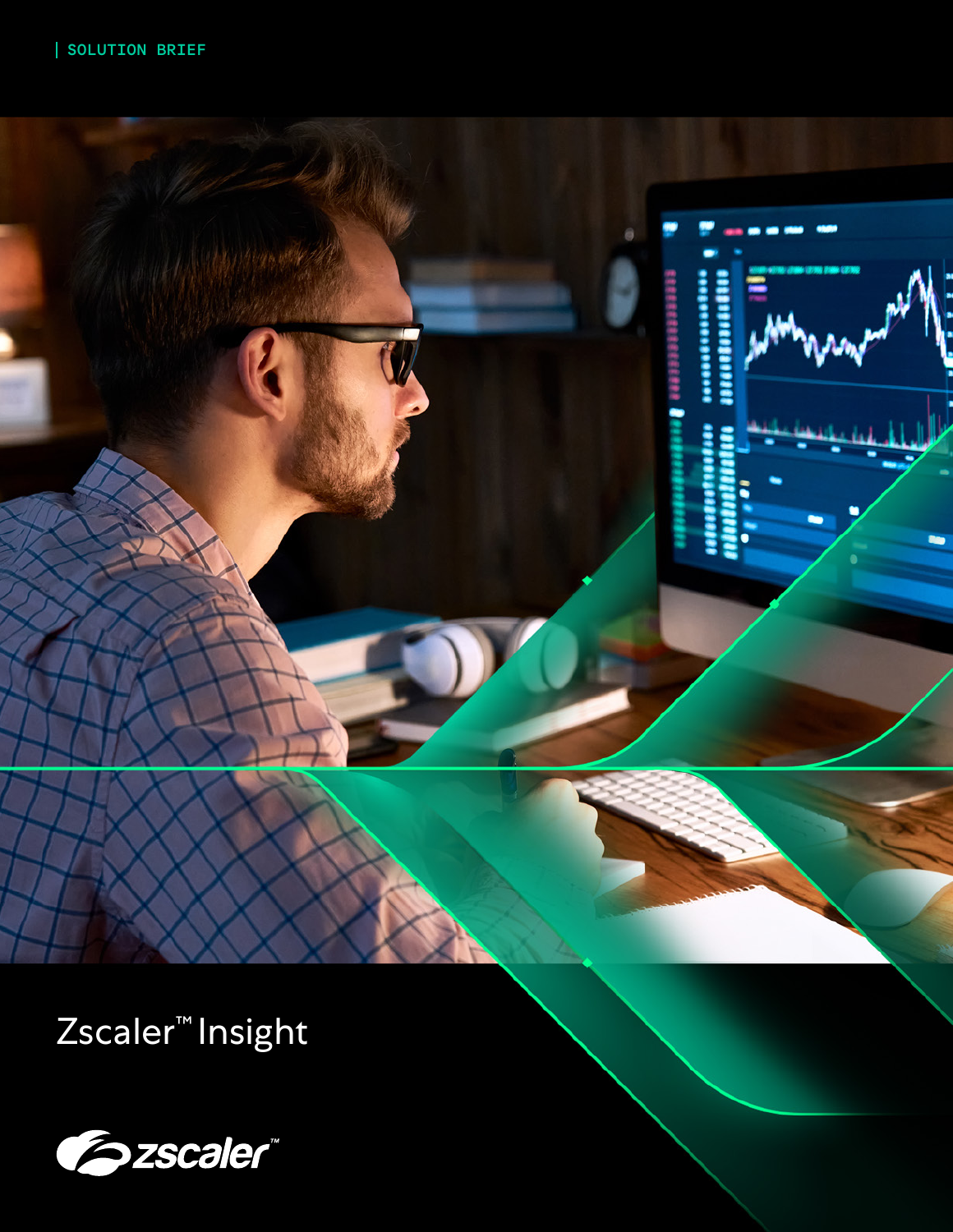The industry's only managed detection and response service powered by cutting-edge active defense technology and threat intelligence from the world's largest security cloud.

# The challenge

As sophisticated attacks continue to escalate in scope, volume, and impact, defenders are at a significant disadvantage. Despite more investment in cybersecurity than ever before, the proliferation of alerts generated by disjointed point products–compounded by a lack of skilled experts–has become a barrier to effective operations, making it impossible to separate the signal from the noise to identify attacks before they can impact business operations. The outcomes are clear: alert fatigue, missed threats, and blind spots, resulting in successful cyberattacks ranging from ransomware and large-scale data theft to software supply chain compromises.

# Introducing Zscaler Insight

To defeat modern adversaries and holistically reduce business risk, a different approach is needed. Zscaler Insight rebalances the attack equation in favor of defenders by bringing white-glove level expert threat hunting, investigation, response, and best practices review services to every aspect of the Zscaler Zero Trust Exchange. Leveraging your Zscaler estate, our ThreatLabz experts deliver:

- Tailored cyberthreat awareness and risk briefings: stay ahead of emerging campaigns and tactics with continuous updates on your local threat environment and attacks targeting your industry peers.
- In-depth posture assessment and hardening guidance: constantly improve your risk posture with guidance on Zscaler policy best practices based on your personal threat environment, insight from the world's largest security cloud, and proactive hunting from ThreatLabz.
- Turn your enterprise into a hostile environment for attackers with integrated active defense: immediately detect active attacks with dissolvable decoys that deliver high-fidelity alerts, rich telemetry collection, and false attack paths.
- Continuous security monitoring and proactive hunting with full adversary context: continuous structured and unstructured hunting across your Zscaler environment identifies the most impactful threats with the intelligence needed to drive effective response.
- Expert-led response guidance: in the event of a security incident, get expert guidance on next steps to contain the attack and mitigate potential damage.

# **Benefits**

- Find and stop the most advanced, stealthy attacks: get peace of mind with white-glove, proactive threat hunting from world-renowned Zscaler ThreatLabz experts to detect and prioritize the most advanced hidden attacks.
- Reveal and contain active adversaries: rapidly identify lateral movement with tightly integrated active defense technology to contain and respond to attacks in progress.
- Rapidly adapt to prevent future threats: reduce risk with tailored threat reports and best practices recommendations to improve your security posture and prevent future attacks.